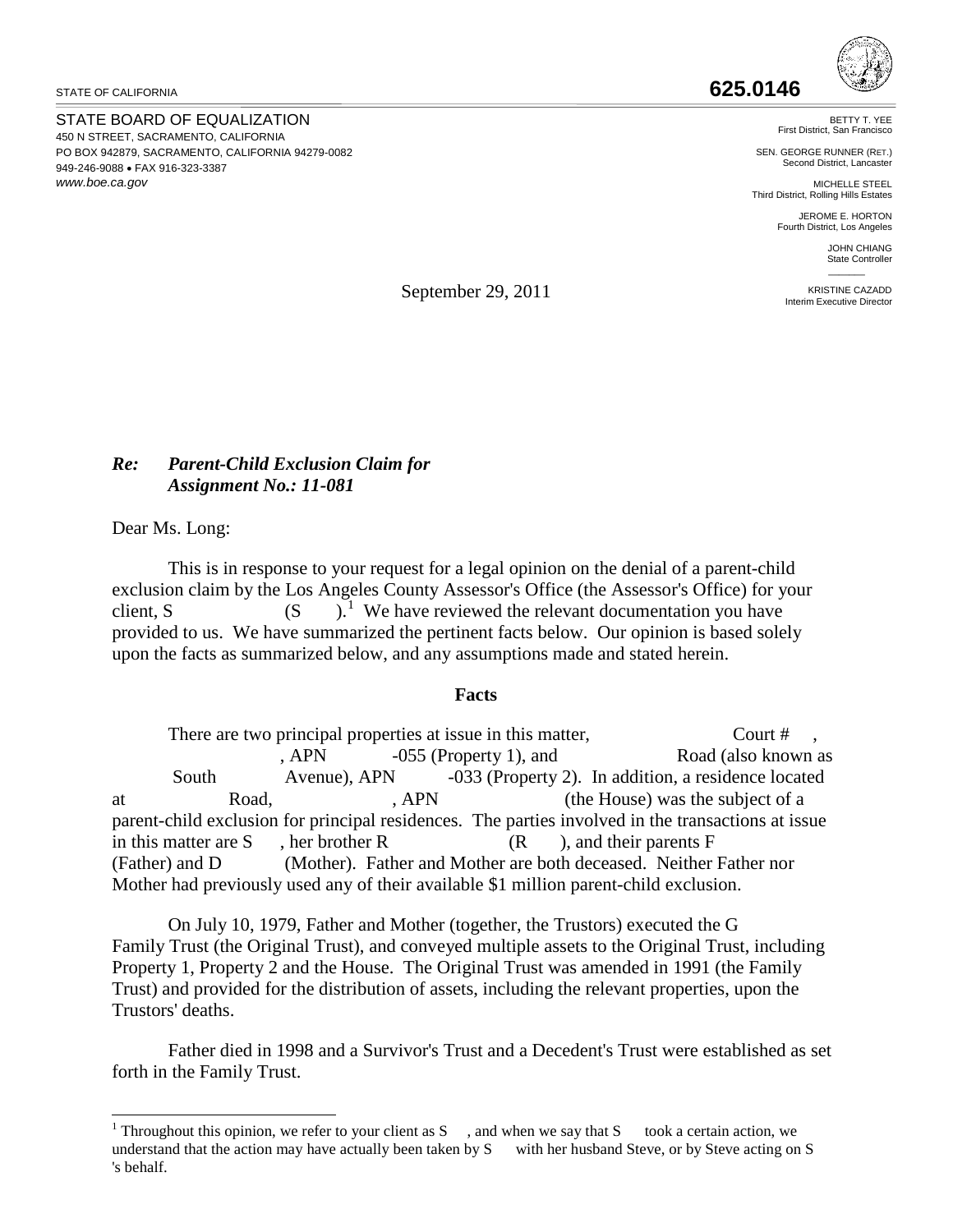Mother died on June 6, 2003, at which time  $S$  and R became co-trustees of the Family Trust. After Mother's death, disputes arose between S, R, and their families over the proper distribution of certain properties in the trust estate, including the House. In September 2008, S<sub>3</sub>, R<sub>3</sub> and their family members entered into a Settlement Agreement and Mutual Release (the Settlement Agreement). The Settlement Agreement provided that R would receive Property 2 and the House outright (Section 3(a), (b)), and S would receive Property 1.

On July 24, 2009, the following actions took place in accordance with the Settlement Agreement: (i) By grant deed S and R , as trustees of the Family Trust, transferred Property 2 and the House to R ; (ii) By grant deed S and R , as trustees of the Family Trust, transferred Property 1 to S outright; and (iii) R resigned as a co-trustee of the Family Trust. The deeds to Property 1, Property 2, and the House were recorded on July 31, 2009.

It was your understanding that the title insurance and escrow company that the parties used to settle their claims and transfer the properties, Title Insurance Corporation and Land Title Insurance Company, (the Title Company), was to file a Form BOE-58-AH, Claim For Reassessment Exclusion For Transfer Between Parent and Child (BOE-58-AH), for S as transferee of Property 1 with the Assessor's Office when it recorded the deeds. (Your firm sent the BOE-58-AH to the Title Company in the same package with the deeds on July 21, 2009.)

It is not clear when the Title Company sent the Form BOE-58-AH for S 's claim on Property 1 to the Assessor's Office. The Assessor's Office states that it received this form on January 6, 2010. The BOE-58-AH had an execution date of July 27, 2009. The filed BOE-58- AH did not include a copy of the Family Trust.

On or about April 2010, R filed a BOE-58-AH and claimed the exclusion for a principal residence on the House, and claimed the exclusion for up to \$1 million of "other property" from each parent on Property 2. As sole trustee of the Family Trust in April 2010, S did not sign this Form BOE-58-AH.<sup>2</sup> The Assessor's Office received these claims on April 20, 2010. R included a copy of the Family Trust with his Form BOE-58-AH. The Assessor's Office approved  $R$  's claim with respect to the House and granted R the full \$2 million exclusion (\$1 million from each of Father and Mother) on Property 2 because the full cash value of Property 2 upon Mother's date of death was in excess of \$2 million.

On July 9, 2010, S received a supplemental tax bill based upon a change in ownership and reassessment of Property 1.

On July 9, 2010, S called the Assessor's Office to inquire about the supplemental tax bill and spoke with assessor staff, who instructed her to download a BOE-58-AH and to file it. On the same day, S completed another BOE-58-AH, claiming a portion of Mother's \$1 million exclusion to be applied to Property 1. Again, this claim did not include a copy of the

<span id="page-1-0"></span> transferor certification as trustee of the Family Trust. We are not aware of the date that R made the transferor <sup>2</sup> We have not seen this claim form and assume that R signed the transferee certification in his own name and the certification as trustee of the Family Trust.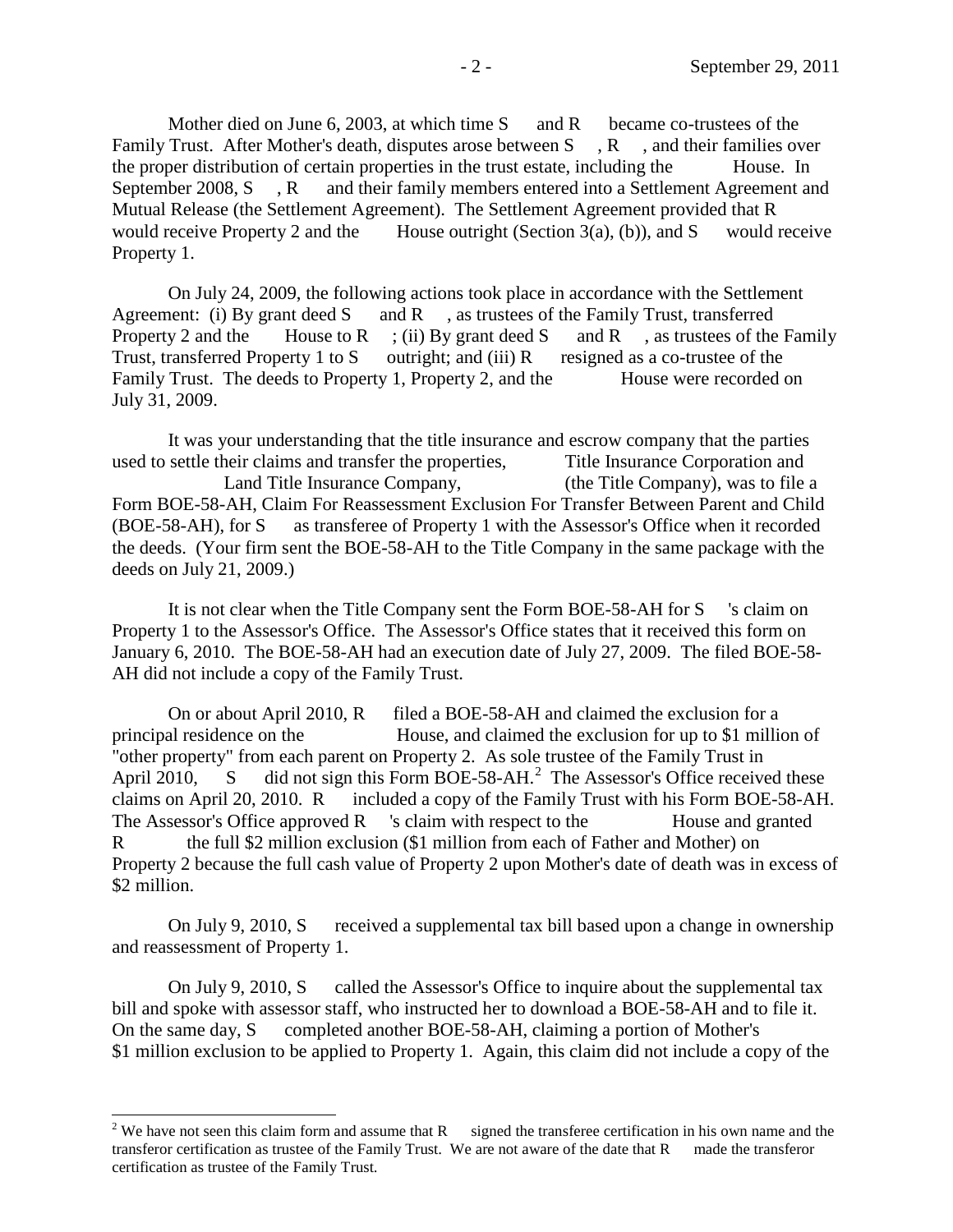Family Trust, which the Assessor's Office already had, having received it with R 's claim filed in April.

On September 17, 2010, the Assessor's Office sent to S a form OWN-120, which stated:

There has been no "Change in Ownership" as defined by law. The reappraisal previously processed will be reversed. The 2009-010 Supplemental bill(s) will be canceled, and corrected bills and/or refunds will be issued, as appropriate. Any delinquency penalties, which may have resulted from the original reappraisal, will be waived.

On November 1, 2010, the Assessor's Office reversed course and sent to S a second form OWN-120, which stated: "Your claim has been denied for the following reasons," and then the box "Other" was checked, with the following comment:

According to the Legal Services Unit, we processed the Prop 58 Claim for R first as he turned in the requested Trust Document ahead, 3 months prior to you turning it in.<sup>[3](#page-2-0)</sup> The processing is on a first come first served basis in the absence of instructions as to which properties will be processed first.

Upon receipt of this form, S called D of the Assessor's Office. It is your understanding that Mr. D tried to resolve the issue within the Assessor's Office over the following two month period, and ultimately was unsuccessful, but persuaded  $S$  to send a letter to , Senior Property Assessment Specialist.

On January 10, 2011, S sent a letter by fax to "  $"$  [sic], asserting that each of S and R should have been attributed \$1 million of the total \$2 million parent-child exclusion available from Father and Mother. S followed up by telephone a couple weeks later, and was told that her claim was denied because her claim was incomplete and that R had already been granted the entire \$2 million exclusion because his claim was the first complete claim.

S contacted your firm to assist you in this matter. In January, your firm made multiple calls to the Assessor's Office, trying to determine what had occurred. In those calls, you were told the following: (i) S 's claim was "incomplete" because it failed to include a copy of the Family Trust; (ii) S did not respond to the Assessor's Office's requests for a copy of the Family Trust; (iii) the Assessor's Office approved R sclaim because it included a copy of the Family Trust; and (iv) R sclaim was approved because it was the first in time complete claim.

Your office sent a letter to the Assessor's Office dated February 28, 2011, in which you asserted that the exclusion was to be allocated first to Property 1 because S 's was the "first in time" claim, and that any remaining balance of the \$2 million exclusion could be applied to Property 2. In that letter, you also asserted that the BOE-58-AH filed by  $R$  on Property 2 was unauthorized because  $R \rightarrow$ , who was no longer a trustee of the Family Trust, signed it as a trustee and no longer had such power.

<span id="page-2-0"></span> $3$  Because S never actually provided a copy of the Family Trust, we assume this means "3 months prior" to S s second filing of the BOE-58-AH.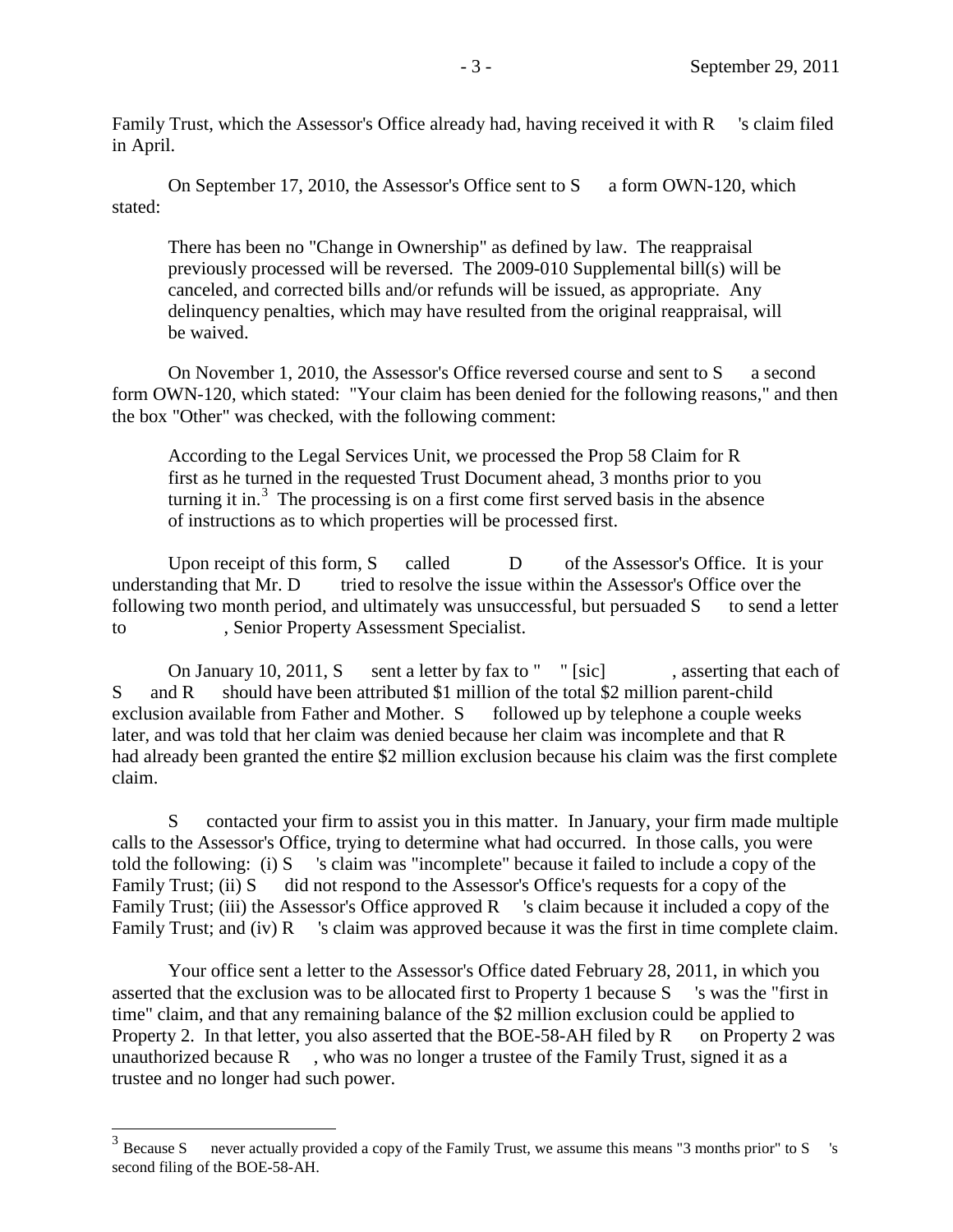To follow up, you and of your office spoke with at the Assessor's Office, who did not agree with your firm's position as outlined in the February  $28<sup>th</sup>$ letter. On April 13, 2011, Ms. sent to your office a form OWN-128 "Investigation of Ownership Claim," with the box "Other" checked and a notation which reads:

You are not the authorized agent/attorney for  $R$ . He is represented by counsel. Any information pertaining to his claim is confidential. Although we are in receipt of your letter dated February 28, 2011 to  $R$   $L$ , we can not honor your request. [¶] It is the responsibility of the transferees to decide the allocation of the exclusion.

On April 21, 2011, S sent to a letter requesting that the Assessor's Office send a copy of R 's claim to your office. S 's basis for this request was that she was a "trustee of the transferor's trust" and thus was able to inspect the claim under Revenue and Taxation Code section 63.1, subdivision (i). In response to S 's request, the Assessor's Office sent to your office a "Declaration of No Records," dated April 27, 2011, and signed by the Custodian of Records, which states as follows:

In response to your request for documents pertaining to  $-033$ , Road, CA[,] Revenue and Taxation Code Section 408 prohibits our office from disclosing records that are not public documents unless we are compelled by a Judge [sic] to do so. The documents you have requested are privileged and cannot be produced to you.

That "Declaration of No Records" also quoted Revenue and Taxation Code section 408, subdivision (e)(3). Subsequently, I had a conversation with the Assessor's Office regarding the ability of S to inspect R sclaim, and it was agreed that she would be able to inspect the claim if she went to the office.

On June 29, 2011, your office sent another request to the Assessor's Office, for any records of a written request having been made to S seeking a copy of the Family Trust. In response, on June 20, 2011, the Custodian of Records signed a "Declaration of No Records," which states:

In response to your request sent via facsimile dated June 29, 2011, "for any request(s) from our office to S asking for the Trust Agreement in connection with the Claim for Reassessment Exclusion for transfer between Parent and Child filed for APN -055", we respectfully respond: [[] To clarify, our office indicated that a request for the trust agreement in order to approve such claim was made of your client. There is nothing to indicate that this request was mailed. We are in accord with your client's admission that she never received a written request. [¶] However, we maintain a request was made, telephonically. In our normal course of business, an effort is made to give the taxpayer every opportunity to have their claim granted. Thus, telephonic requests are made of the taxpayer if the supporting documentation is absent, instead of immediately denying the deficient claim. We maintain that telephonic communication welcoming supplemental information is an expeditious, prudent and courteous means of notifying a taxpayer. Generally, if and/or when the requested materials are received and all other requirements are met, the taxpayer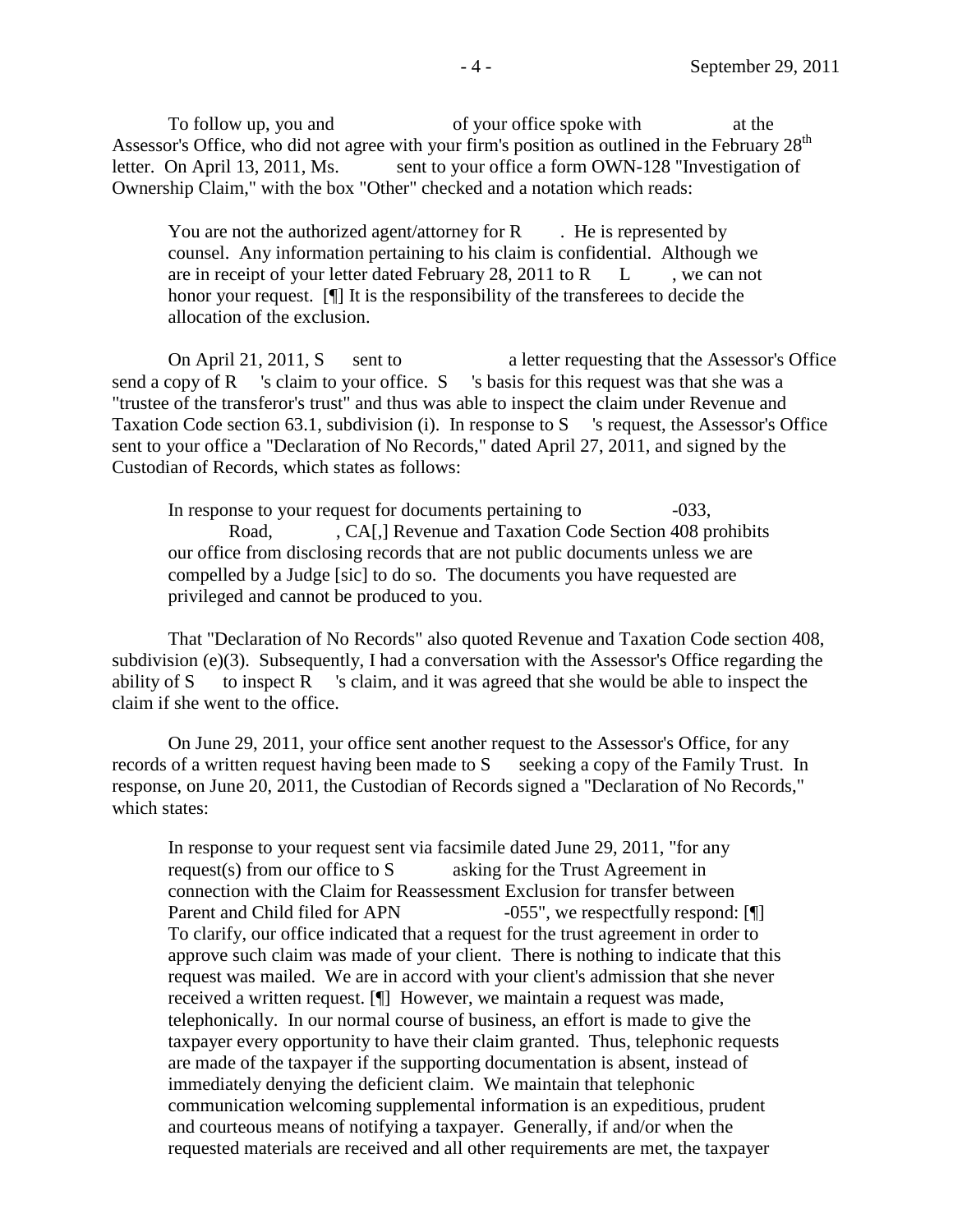obtains the benefit requested without delay. Ultimately, the responsibility is upon the taxpayer making the claim, [sic] to file timely and ensure that all requirements of the exclusion have been satisfied.

You have asked our opinion whether the Assessor's Office correctly granted the full \$2 million exclusion to R  $\,$  's claim.<sup>[4](#page-4-0)</sup>

## **Law and Analysis**

Section 63.1 sets forth the parent-child exclusion from change in ownership. To receive the exclusion, a claimant must file a claim form, BOE-58-AH, with the assessor. Section 63.1, subdivision (d)(1) provides, in relevant part, that the exclusion is only allowed if the transferee<sup>[5](#page-4-1)</sup> files a claim with the assessor and furnishes to the assessor each of the following items:

(A) A written certification by the transferee that the transferee is an eligible transferee (Rev. & Tax. Code,  $\S$  63.1, subd. (d)(1)(A));

 transferor's estate, that the transferor was an eligible transferor (Rev. & Tax. (B) A written certification by the transferor, the transferor's legal representative, the trustee of the transferor's trust, or the executor or administrator of the Code, § 63.1, subd. (d)(1)(B)); and

(C) If the transfers involve residential real property and other real property, a written certification including both of the following: (i) a certification that the residential real property is or is not the transferor's principal residence; and (ii) a certification that the other real property has or has not been previously transferred to an eligible transferee, the total full cash value of the property of any property that has been previously transferred, the location of that property, the Social Security number of each eligible transferor, and the names of the eligible transferees of that property (Rev. & Tax. Code,  $\S$  63.1, subd. (d)(1)(C)).

Section 63.1, subdivision (i) provides:

 $\overline{a}$ 

A claim filed under this section is not a public document and is not subject to public inspection, *except that a claim shall be available for inspection by* the transferee and the transferor or their respective spouse, the transferee's legal representative, the transferor's legal representative, the trustee of the transferee's trust, *the trustee of the transferor's trust, and the executor or administrator of the transferee's or transferor's estate*. (Emphasis added.)

<span id="page-4-0"></span> $4$  It is our understanding that there is no dispute as to the distribution of the relevant properties or their eligibility for the parent-child exclusion and so we limit our opinion to the proper allocation of the parent-child exclusion and the

<span id="page-4-1"></span> $<sup>5</sup>$  The statute also allows for this requirement to be satisfied by the transferee's legal representative, a trustee of the</sup> transferee's trust, or the executor or administrator of the transferee's estate to fulfill this requirement; since this estate was not probated and therefore did not have an executor or administrator, we are omitting this language in the interest of brevity.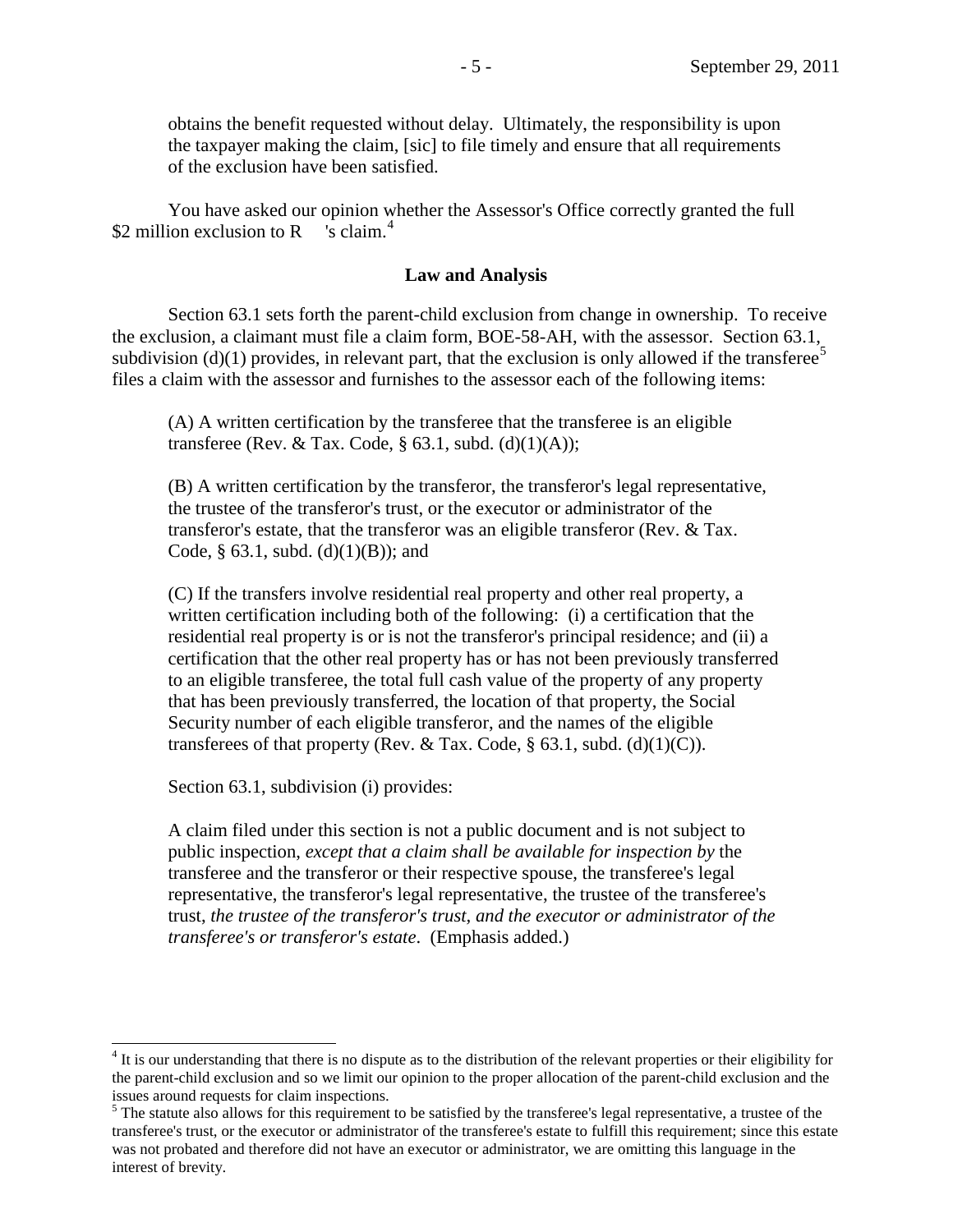Subdivision  $(d)(1)$  of section 63.1 makes clear that for a claim form to be valid, it must be signed by both the transferor and the transferee.<sup>6</sup>

Letter to Assessor (LTA) 1991/76 (October 29, 1991) (included in Annotation 625.0036), states our long-held view that a claim form that fails to provide the minimum information required by section 63.1, subdivision (d) is incomplete and not valid and the exclusion cannot be granted unless the eligible transferee files a claim which furnishes that information.<sup>[7](#page-5-1)</sup> In our opinion, the converse of this rule is also true. That is, a claim which *does* include all of the information required by subdivision (d) is both complete and valid (assuming all of the other statutory requirements are satisfied).

If an otherwise eligible transfer is made through the medium of a trust, neither Proposition 58 nor Revenue and Taxation Code section 63.1 explicitly requires the transferee to submit a copy of the trust to the assessor as a condition of receiving the exclusion. Even though the law does not require a transferee to submit a copy of the trust to make a claim complete, the Board has stated an assessor may require proof of eligibility before granting the parent-child exclusion.<sup>8</sup> In the back-up letter to Property Tax Annotation 625.0199 (May 7, 2004), the Board was asked whether a claimant could provide to the assessor a copy of a trust certification which did not state the names of the beneficiaries and did not identify the property interests held in trust, as proof of eligibility for the exclusion. We concluded that this would not suffice. Under the general laws requiring assessees to provide any relevant information requested to enable an assessor to make an exclusion eligibility determination, in the case of transfers from trust, the assessor may require either a copy of the trust or a trust certification which includes "all information concerning the identity and interests of the beneficiaries, the powers of the trustee, and other relevant terms, as a condition of processing and granting the exclusion." This is because what is necessary for the assessor to make a determination of whether the parent-child exclusion applies is evidence about the identity and granted interests of the trust beneficiaries, the powers of the trustee, and other terms relevant to the disposition of trust assets.

In our opinion, a claim filed without a copy of the trust, which otherwise satisfies all the statutory requirements under section 63.1, even when a request for a copy of the trust has been made, is neither *invalid* nor *incomplete*, but rather is unable to be granted by the assessor.<sup>9</sup> The significance of extrinsic evidence regarding the identity of beneficiaries, their relationships to the grantors, their rights to specific properties, and the powers of the trustees, is *the information itself*  so that the assessor may make a proper determination as to eligibility. Once the assessor obtains the information necessary for him or her to make the determination of eligibility for the

<span id="page-5-0"></span> $6$  As mentioned above, we have not seen a copy of R  $\,$  's claim. We note here that since R was no longer a trustee of the Family Trust after July 24, 2009, if he signed the claim form after that date, there may be an issue as to whether he had the legal authority to do so. As it would be an issue to be determined under the Probate Code and California common law, we render no opinion on the legality of  $R$  signing the claim form after his resignation as trustee and the consequent validity of his claim form on that basis.

<span id="page-5-1"></span> $\frac{7}{1}$  As we said in that letter, situations may arise where a claim is filed before all of the information required in subdivision (d) is known, for example where an executor has discretion to transfer properties or where a distribution of assets may be delayed by a complicated or prolonged trust administration. Thus, it may make sense in certain

<span id="page-5-2"></span> $8$  Thus, Form BOE-58-AH, Claim for Reassessment Exclusion for Transfer Between Parent and Child, Section B, item 8 states "If the transfer was through the medium of a trust, you must attach a copy of the trust."<br><sup>9</sup> We note that here, a request was made by telephone for a copy of the trust. While there is no statutory requirement

<span id="page-5-3"></span>that an assessor request a trust document in writing, we believe that a request for information the basis of which could be the denial of a change in ownership exclusion should be made in writing.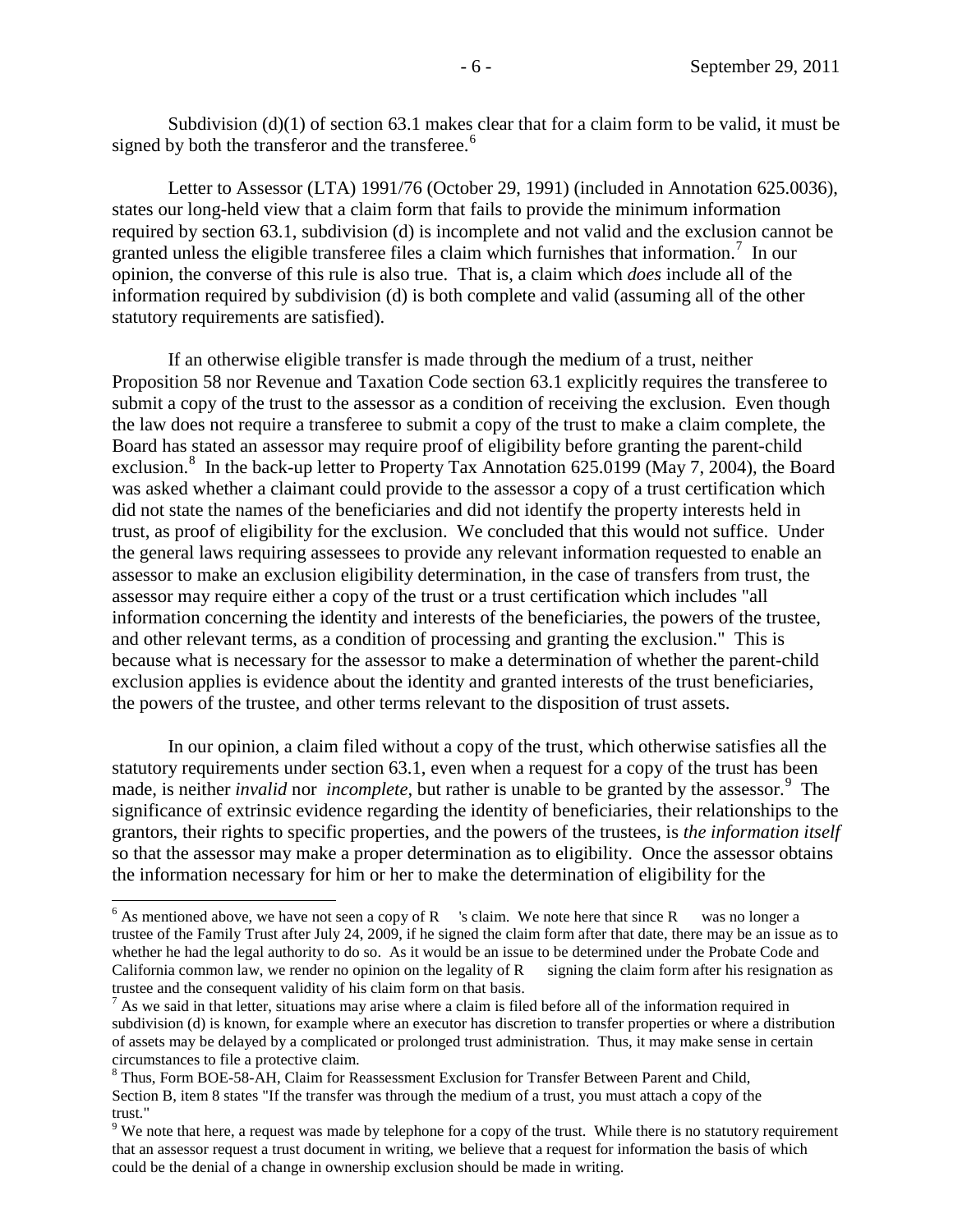exclusion, the claim must be granted. If all of the necessary information may be gleaned from a single trust document, it is not relevant which beneficiary provides a copy of the trust to the assessor. [10](#page-6-0)

Therefore, in this case, we note that the issue is not one of an *invalid* claim (S 's, as the Assessor asserts) versus a *valid* claim (R s, because it included a copy of the Family Trust). This is also not an issue of an incomplete claim being filed, since S sclaim was complete in that it provided the information required by section 63.1, subdivision (d). Further, this is also not a case where multiple transfers were made over time and thus the exclusion should be allocated to the transfers that occurred first in time.

Instead, because the transfers of Property 1 and Property 2 were made on the same date, the date of Mother's death, this is a case of competing claims. LTA 2008/018 (February 29, 2008) sets forth the Board's position on how to treat multiple claims on multiple properties from the same eligible transferor. If parent-child claims are filed for multiple properties for which the full cash values of the total properties cumulatively exceed the \$1 million limit, the transfer date determines which properties are to receive the exclusion. It is the Board's position that the first properties transferred shall receive the \$1 million exclusion in this situation. However, if the transfer date is the same for all properties (for example, the date of death), the transferees must decide which properties are to receive the exclusion.

LTA 2008/018 gives the following example of this situation:

Example 2: In addition to his principal residence, a father owns four parcels of other real property with a combined adjusted base year value of \$2,000,000. The father dies in 1992. His will bequeaths two parcels to son A and the other two parcels to son B. Both sons file parent-child exclusion claims for the real property. Since the transfer date is the same for all the properties, sons A and B must decide which properties are to receive the \$1 million exclusion. The exclusion is to be applied on a pro rata basis [between land and improvements] and not to selected portions [of each property].

This is a case just like Example 2. When competing claims are received and the combined adjusted base year values of the properties for which the claims are made exceeds the available limit, the Assessor's Office should not grant any of the requested claims, but rather should notify the transferees that they must advise the Assessor's Office of the desired allocation between the claims.

The fact that S 's claim could not immediately be granted upon filing because it did not contain sufficient information to determine the identity and granted interests of the trust beneficiaries, the powers of the trustee, and other terms relevant to the disposition of trust assets, while R stater-filed claim could be granted because it included a copy of the Family Trust that provided this information, does not affect this analysis. This is because we have long

<span id="page-6-0"></span> $10$  Of course, we acknowledge that the information a transferee provides may be determined by the assessor to be unreliable, and at the time it may be appropriate for the assessor to request additional proof or to deny a claim for exclusion and allow a claimant to appeal such determination through the ordinary appeals process. The facts here do not present such a case, since the Assessor's Office found the copy of the Family Trust provided by R reliable enough to grant the exclusion on Property 2.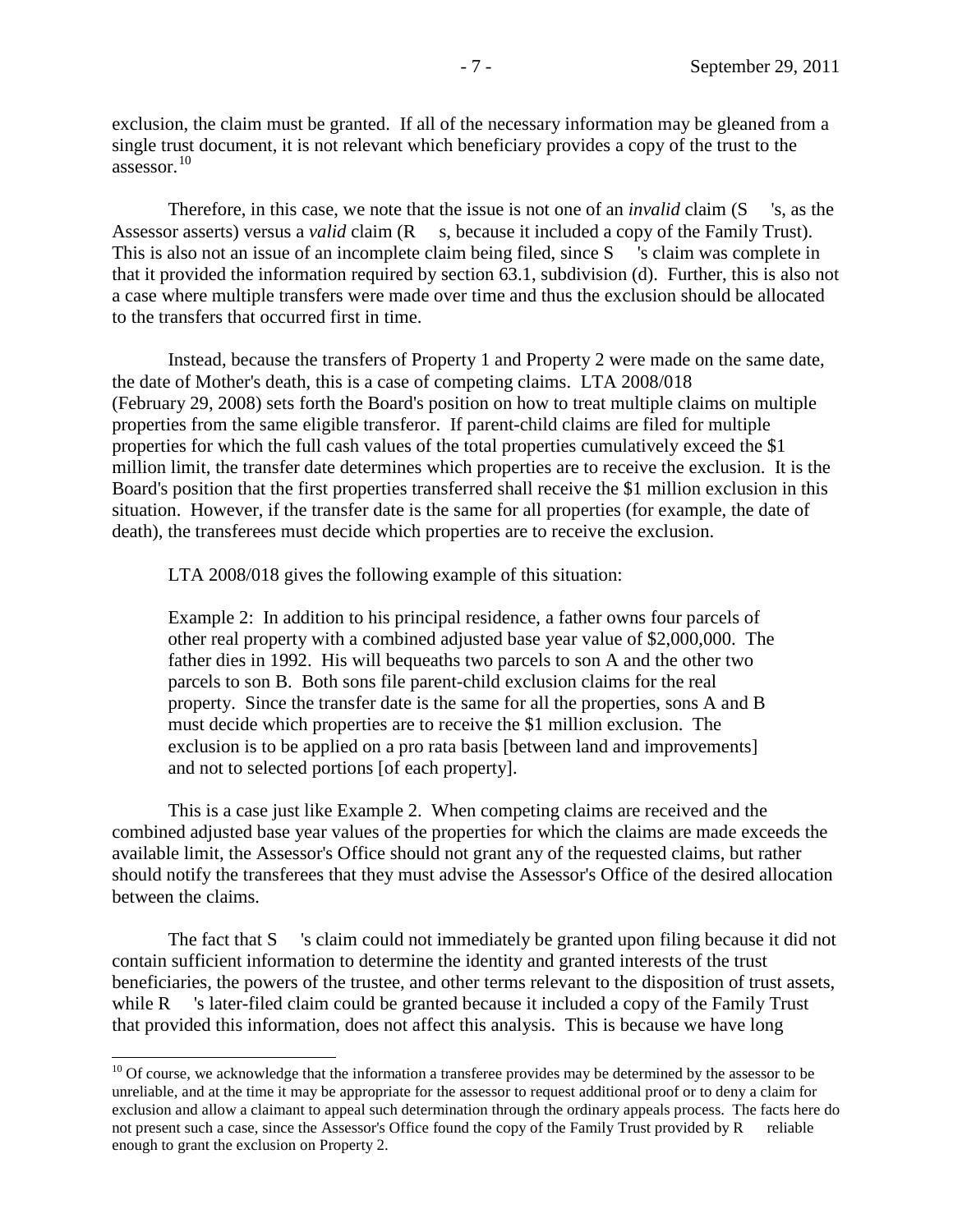recognized that claims may be filed at different times and that often protective claims may be filed when all of the information necessary to make a claim complete and valid is not yet known or available. (See Annotation 625.0036.)

We note here that an issue may arise as to the proper course of action when the assessor has received multiple claims to the same available portion of a transferor's \$1 million limit. Of course, if an allocation among the potential beneficiaries has been made, it would be appropriate to grant the claimed exclusion. However, if this is not the case, the assessor should not grant the exclusion until the beneficiaries have made such an allocation amongst themselves. In any event, the overriding principle is that all potential eligible transferees have up to three years to file a claim under section 63.1, subdivision  $(e)(1)(B)$  to obtain full relief, and in our opinion the legislative directive to liberally construe this exclusion includes allowing a full review of all claims filed within this time. Therefore, if the assessor receives, within the three years statute of limitations in subdivision (e)(1)(B), a claim against the same \$1 million limit after it has already granted the entire exclusion to another eligible transferee, in our opinion *all* of the complete and valid claims filed within the three year period for which the transfer date was the same are competing claims within the meaning of Example 2 in LTA 2008/018. The assessor should inform the beneficiaries that they must decide how to allocate the exclusion in accordance with our guidance in LTA 2008/018. This approach allows the assessor to process received claims promptly while accommodating the complexities involved in some transfer situations.

In this case, the Assessor's Office understood that competing claims were being made for Father and Mother's \$1 million each exclusion amounts. Thus, it should have, in our opinion, reversed the exclusion already granted to  $R$ , and notified  $S$  and  $R$  that they must agree upon an allocation before any exclusion is granted.<sup>[11](#page-7-0)</sup>

Finally, in our opinion, section 63.1, subdivision (i), by its plain language, clearly grants a trustee of a trust the right to inspect a parent-child exclusion form filed for property which the trust was the transferor, regardless of whether that person was still a trustee at the time of the request.<sup>12</sup> Therefore, in our opinion, S has a right to view any claim for filed by R (and has a right to view any claim for filed by  $R$  (and vice-versa) under this provision, because both were trustees of the transferor's trust at the time of the transfer. It would not matter that S was no longer a trustee at the time of her request to view R 's claim, because what is relevant is that she had a fiduciary duty with respect to the Family Trust at the time of the transfer that is the subject of his claim, and it is that legal relationship that is intended to be covered by this provision.

<span id="page-7-0"></span> provide a copy of the Family Trust to the Assessor's Office before considering her claim would be redundant and <sup>11</sup> In this case, we are of the view that once the Assessor received a copy of the Family Trust from R  $\,$ , the Assessor had the information necessary to make a proper determination as to eligibility on both R 's claim *and* S 's claim. Since S 's claim was already complete and valid as meeting the statutory requirements, requiring S to would go beyond the requirements of Proposition 58 and section 63.1.<br><sup>12</sup> The right to inspect a form under section 63.1 is a different inquiry than the right of a former trustee to *sign* a

<span id="page-7-1"></span> claim form as a trustee. This is because whether one who had resigned as a trustee could sign documents would be governed by laws and principles outside the property tax area and those laws could limit this ability.